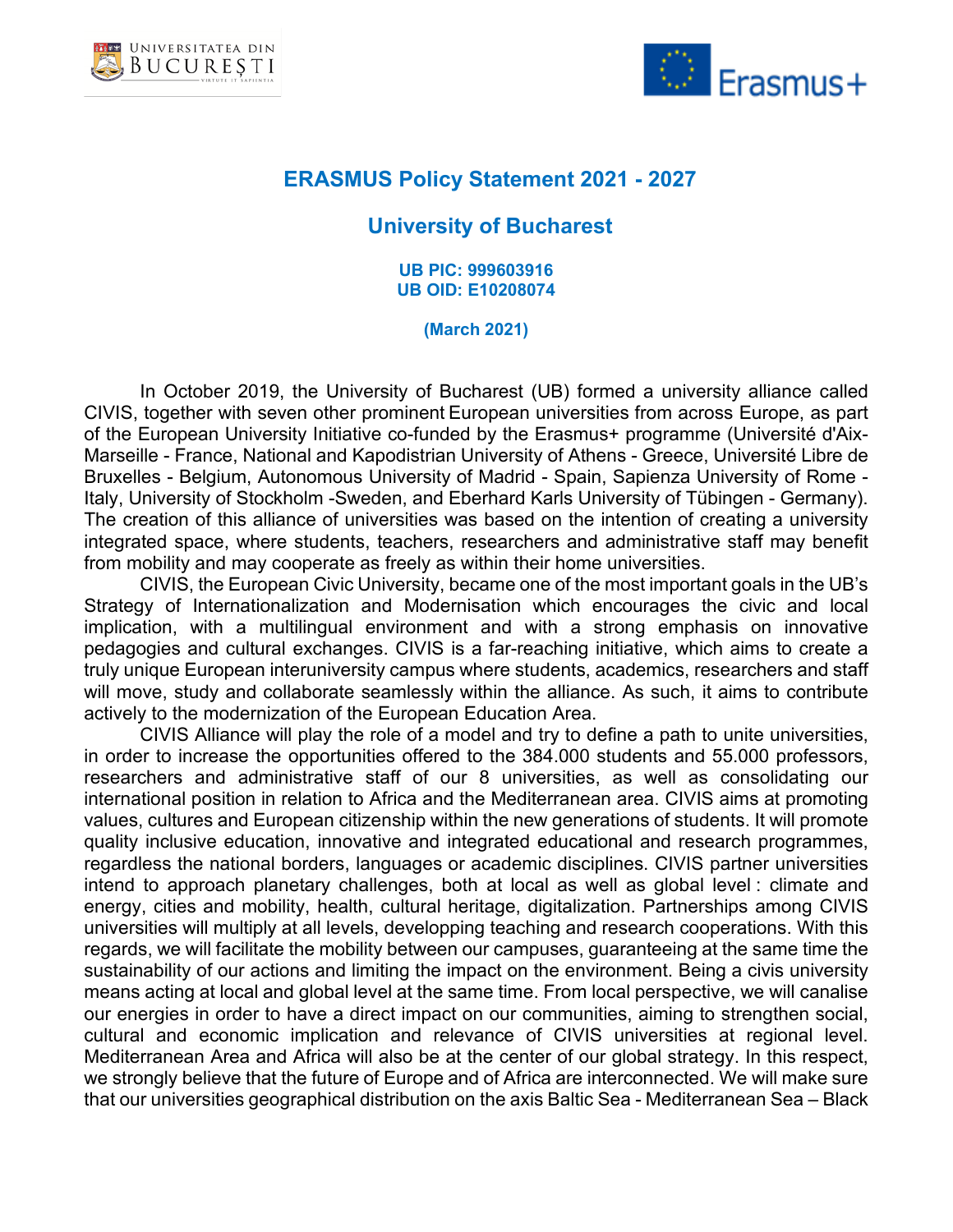Sea, as well as mutual experiences and close relationships with our partners from the South will generate long term benefits for both continents. Therefore, CIVIS universities aims at becoming a point of reference regarding the European links with mediterranean and african regions, for research, education and innovation. One of the major objectives of CIVIS actions is the approach to the planetary challenges, through 5 hubs for education, research and innovation, whilst UB is leading the activities dedicated to innovative pedagogies, intending to identify and analyse innovatice pedagogical practices in order to support the innovation in higher education. UB intends to support the teaching staff in developping innovative elements and methodologies for the CIVIS common educational offer, to facilitate the increase their number and to diversify those using virtual mobility, as well as the creation of the best premises for our students to develop studying and learning abilitites in a plurilingual environment.

To support the CIVIS Alliance's objectives, the 8 partner universities intend to make use of the various actions of the future Erasmus programme. To facilitate the mobility of our university staff and students, our member universities have signed institutional bilateral Erasmus agreements between all universities and initiated calls for short term mobilities (KA1, mobility). CIVIS's long-term goal is to develop a deep level of European integration, involving joint learning pathways, development of complementary research facilities and diverse degree turned towards solving societal challenges at regional, national and international level. These ambitious goals can be supported through Partnerships for Cooperation (KA2) and Policy support for development and cooperation (KA3). CIVIS's long-term goal is to develop a deep level of European integration, involving joint learning pathways, development of complementary research facilities and diverse degree pathways turned towards solving societal challenges at regional, national and international level. These ambitious goals can be supported through Partnerships for Innovation (KA2) and Support to policy development and Cooperation (KA3).

In addition, we firmly believe that the future of Europe and that of Africa are intertwined. This is why CIVIS will affirm its vocation as a bridge between Europe, the Mediterranean and Africa, as part of a long-term commitment, and foster collaboration in education and research with our Mediterranean and African partners. International mobility projects (such as the existing KA107) will be crucial in helping us meet this objective.

UB will also continue the cooperation with its traditional European partners (besides CIVIS, which are strategic partners), collaboration proved to be fruitful along the years, the students and staff beneficiaries of the mobility in the past being more than satisfied with their experiences and results acquired. Within the Erasmus programme, UB has more than 400 agreements with European universities that offer opportunities for both students and professors to carry out study terms, teaching terms, take part in common projects to be implemented in curricula, intensive courses or activities in thematic networks dedicated to the development of a graduate domain.

Another important objective of UB for the next period is the participation in more double/multiple/joint degrees, mainly with CIVIS Partners and with other European universities as well. There are various initiatives from our partners interested in developing such programmes with UB, one important impediment being the accreditation of such programmes, the Romanian laws of education regarding the conferring of joint of multiple diplomas. So far we are only able to participate in double degree programmes, the students receiving a diploma from each individual institution participating in the programme.

The UB is a university with academic integrity and concern for critical thinking, a significant point of reference in society. Through its high standard of the academic endeavor ensured at the level of all departments, the UB sets forth to become the most important institution of higher education in Romania.

The main objective of the University of Bucharest is offering higher-quality educational services and research activities, maintaining competitive standards at an international level, and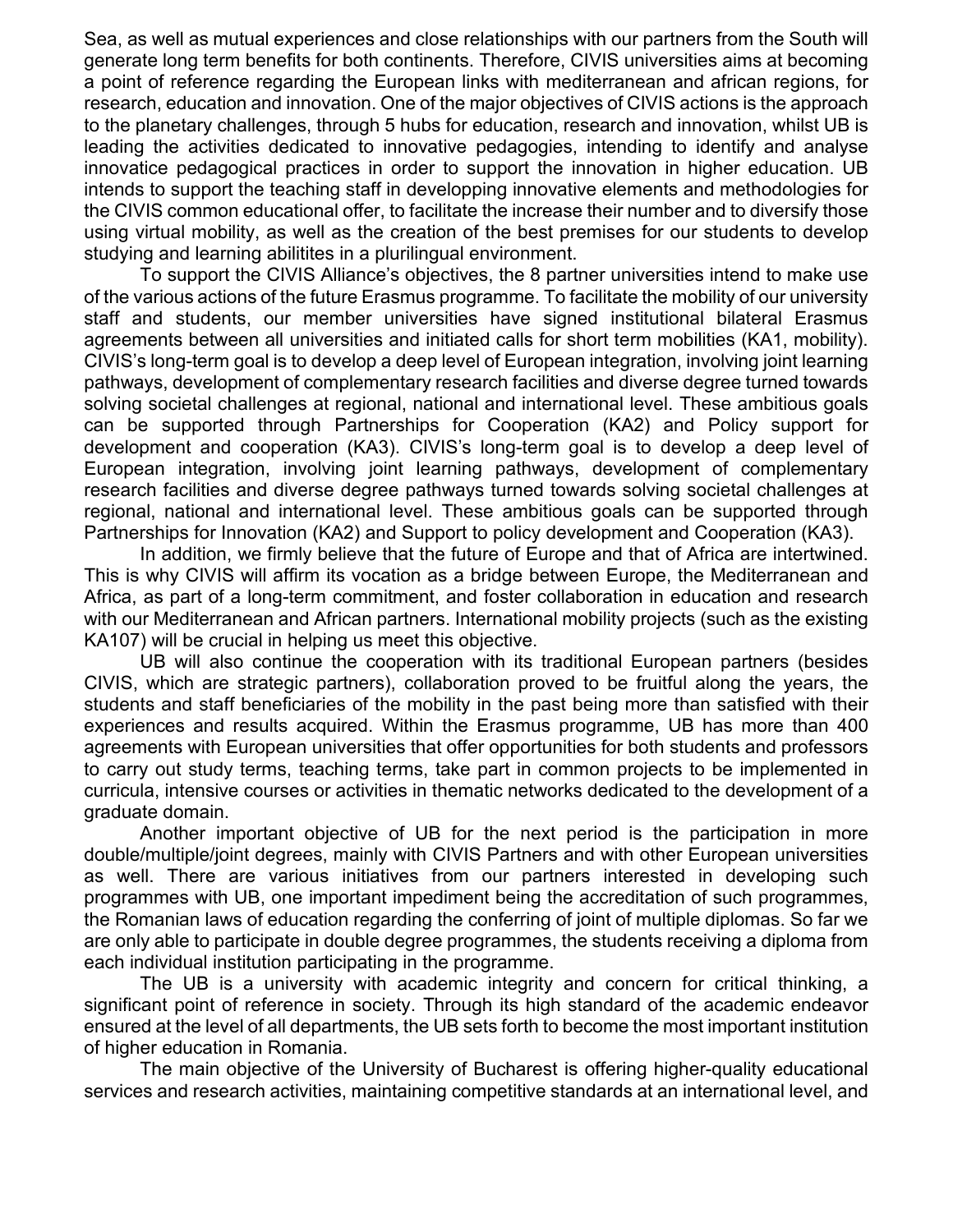manifesting a continuous concerning for ensuring quality, contributing to the development of the Romanian Society, its European integration and building a European Education Area in the frame the European Civic University – CIVIS.

As part of CIVIS Alliance, UB will involve the parties concerned with our academic communities lives in developing and configuring the activities of the consortium. Our students, researchers, teachers, auxiliary personnel and our partners will actively participate in modelling CIVIS universities and will contribute to its future. UB, as part of CIVIS Alliance, is strongly committed to contribute to the creation of a new vision of the European higher education and will enfold its own long-term actions by pursuing this goal.

În octombrie 2019, Universitatea din Bucuresti (UB) s-a alăturat aliantei numite CIVIS, alături de alte 7 universităti de prestrigiu europene, ca parte din European University Iniative cofinanțată de Programul Erasmus+ (Université d'Aix-Marseille-Franța, National and Kapodistrian University of Athens-Grecia, Université Libre de Bruxelles-Belgia, Autonomous University of Madrid-Spania, Sapienza University of Rome-Italia, University of Stockholm-Suedia si Eberhard Karls University of Tübingen-Germania). Crearea acestei alliance de universităti are la bază dorinta de a crea un spatiu universitar integrat, în care studentii, cadrele didactice, cercetătorii si personalul auxiliar se bucură de mobilitate si colaborează la fel de liber precum o fac în institutiile de provenientă.

CIVIS, Universitatea Civică Europeană, a devenit unul dintre cele mai importante obiective ale Strategiei de Internationalizare a UB, care încurajează implicarea civică și locală, într-un mediu multilingvist și cu un accent puternic pe pedagogii innovative și schimburi culturale. CIVIS este o inițiativă de anvergură care ținteste să creeze un adevărat campus interuniversitar unic, unde studentii, profesorii, cercetătorii și personalul administrative să călătorească, să studieze și să colaboreze perfect în cadrul alianței. Prin urmare, ținta acestuia este de a contribui activ la modernizarea Spatiului European al Educatiei. Alianta CIVIS va iuca rolul de model si va defini o modalitate de a uni universitățile, de a spori oportunitățile oferite celor 384.000 de studenți și 55.000 de profesori, cercetători și membri ai staff-ului administrativ, pe lângă consolidarea poziției noastre internaționale în raport cu Africa și zona mediteraneană. CIVIS vizează promovarea valorilor, culturilor și a cetățeniei europene în rândul noilor generații de studenti. Acesta va promova educatia incluzivă de calitate, programe educationale si de cercetare inovatoare și integrate, indiferent de granite, limbi sau discipline academice. Universitățile partenere doresc să abordeze provocările planetare, atât la nivel local, cât și global: clima si energia, orasele si mobilitatea, sănătatea, patrimoniul cultural, digitalizarea. Parteneriatele în cadrul CIVIS se vor multiplica pe toate nivelurile, atât în ceea ce priveste componenta de predare, cât si cea de cercetare. În acest scop, vom facilita mobilitatea între campusurile noastre, garantând în același timp sustenabilitatea acțiunilor noastre și limitând impactul asupra mediului. A fi o universitate civică înseamnă a acționa atât la nivel local, cât și la nivel global. Din perspectivă locală, ne vom directiona energiile pentru a avea un impact direct în comunitățile noastre, cu intenția de a întări implicarea și relevanța socială, culturală și economică a universitătilor CIVIS la nivel regional. Zona mediteraneană și Africa se vor afla în centrul strategiei noastre globale. În acest sens, credem cu tărie că viitorul Europei și cel al Africii sunt interconectate. Ne vom asigura că distribuția geografică a universităților noastre pe axa Marea Baltică – Marea Mediterană – Marea Neagră, împreună cu experientele comune și relațiile strânse cu partenerii noștri din Sud vor genera beneficii pentru ambele continente pe termen lung. Astfel, CIVIS îsi propune să devină un punct de referintă în ceea ce priveste legăturile europene cu regiunile mediteraneană și africană, în cercetare, educație și inovare. Unul dintre obiectivele majore al actiunilor CIVIS este abordarea provocărilor planetare prin